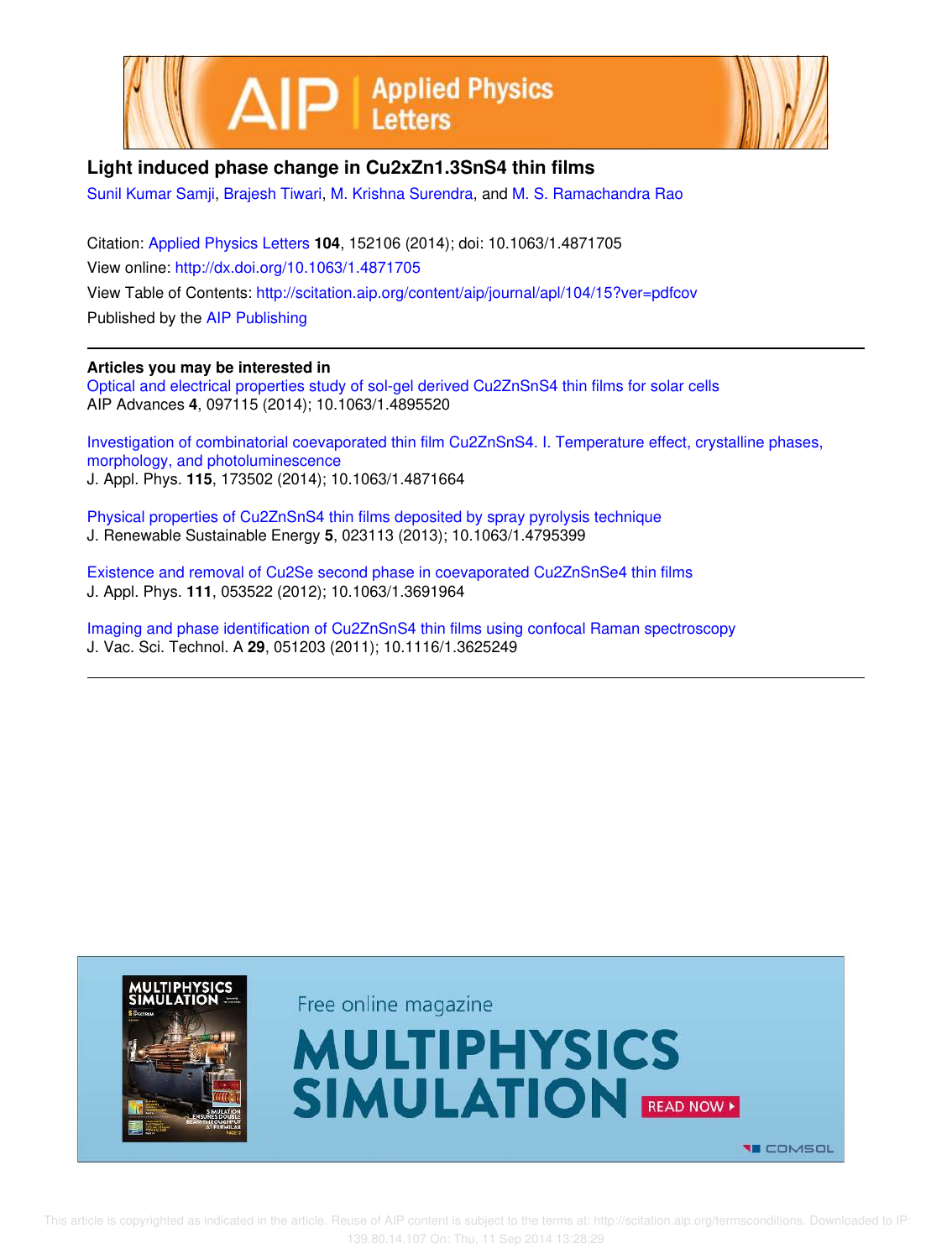

## Light induced phase change in  $Cu_{2-x}Zn_{1.3}SnS_4$  thin films

Sunil Kumar Samji, Brajesh Tiwari, M. Krishna Surendra, and M. S. Ramachandra Rao<sup>a)</sup> Department of Physics and Nano Functional Materials Technology Centre, Indian Institute of Technology Madras, Chennai–600036, India

(Received 20 December 2013; accepted 6 April 2014; published online 17 April 2014)

 $Cu<sub>2</sub>ZnSnS<sub>4</sub>$  and its alloy based thin film solar cells have shown better photovoltaic performance under Cu-poor and Zn-rich conditions. However, the effect of Cu-stoichiometry on the coexistence of kesterite (KS), stannite and/or partially disordered kesterite (PD-KS) phases and their influence on photovoltaic performance is not clearly understood. Raman studies were carried out on  $Cu_{2-x}Zn_{1,3}SnS_4$  (x = 0, 0.3, and 0.5) thin films by changing the intensity of the incident laser beam. It was observed that both Cu-stoichiometry and incident laser beam intensity induce a disorder in the system. Disorder induced transformation of KS  $(I\bar{A})$  to PD-KS  $(I\bar{A}2m)$  is explained by Raman studies. © 2014 AIP Publishing LLC. [http://dx.doi.org/10.1063/1.4871705]

Creation of copper vacancies in I-III-VI semiconductors like CuIn $X_2$  (X = S, Se) lead to the formation of electrically benign grain boundaries  $(GBs)$ .<sup>1,2</sup> This is the reason why polycrystalline CuIn $X_2$  and Cu(In,Ga) $X_2$  based solar cells are more efficient compared to their single crystalline counterparts.<sup>3</sup> There have been reports of some studies on GBs in quaternary semiconductor like  $Cu<sub>2</sub>ZnSnS<sub>4</sub>$  (CZTS), although this system is not as extensively studied as  $\text{CuInX}_2$ .

Cu-based quaternary semiconductors like CZTS, CZTSe, and CZTSSe are among the category of earth abundant and non-toxic absorber layer materials which form the promising candidates for thin film photovoltaic (PV) market. CZTS has a direct band gap of 1.5 eV and is a p-type semiconductor. So far the most efficient CZTS solar cells are fabricated under Cu-poor and Zn-rich conditions.<sup>5</sup> P-type nature of CZTS is due to native defects involving  $V_{Cu}$  (Cu vacancies),  $Zn_{Cu}$  and  $Cu_{Zn}$  antisite defects.<sup>6,7</sup> For CZTS to reach a matured level of technology and to replace  $Cu(In,Ga)Se<sub>2</sub>$ (CIGS), there are many fundamental properties which need to be studied and understood. Among the various properties, resolving the ambiguity about the coexistence of kesterite (KS), stannite (ST) and/or partially disordered kesterite (PD-KS) and its effect on photovoltaic performance becomes one of the important objectives of research work on CZTS.

The two forms of CZTS crystal structures namely (i) kesterite  $(\overline{I4})$  and (ii) stannite  $(\overline{I4}2m)$  can be constructed from its ternary counterpart  $\text{CuInS}_2$  (CIS) structure by replacing 50% of In atoms with that of Zn and the remaining 50% by Sn. CIS has a body centered tetragonal structure, with each anion sitting at the center of the tetrahedron, surrounded by four cations, two Cu and two In atoms  $(A_2B_2C)$  type tetrahedron). The sum of valence electrons around the center of tetrahedron (contributed by cations) is eight and hence they obey octet rule.<sup>8</sup> While KS structure is obtained from chalcopyrite (CH) structure of CIS, ST structure is obtained from Cu-Au like structure.<sup>9</sup> Both KS and ST structures obey octet rule whereas PD-KS does not obey octet rule.<sup>10</sup> Crystal structures of CIS in chalcopyrite and Cu-Au forms are shown in Figs. 1(a) and 1(b), respectively. Crystal structure of CZTS in KS, ST, and PD-KS forms are shown in Figs.  $1(c)-1(e)$ , respectively. In Fig.  $1(e)$ , (001) CuZn layer contains spheres with half-blue-half-grey colors, which indicate that the occupation of the particular site by Cu and Zn is equally probable and actual way they arrange is not clear. This random rearrangement of cations in CuZn layer (001) gives rise to a PD-KS structure which has effectively the same symmetry as stannite  $(\overline{I42m})$ . Since the way in which the cations are ordered is unknown it is referred to as partially disordered kesterite (PD-KS). KS structure has lower strain energy as well as Madelung energy compared to ST structure and hence possesses low formation energy. Madelung energies of the three structures are  $KS < ST < PD-KS$ .<sup>10</sup> KS and ST differ only slightly in the cation arrangement in the sublattice as shown in Figs.  $1(c)$  and  $1(d)$ , respectively.<sup>11</sup> Since the difference in the formation energy is very low  $(3 \text{ meV/atom})$ ,<sup>9,10</sup> it was expected that both KS and ST phases co-existed in as-synthesized samples.<sup>12</sup>

Structural properties can be studied by X-ray diffraction, neutron diffraction, X-ray synchrotron, and Raman



FIG. 1. Representation of crystal structures of (a)  $CH-CuInS<sub>2</sub>$ , (b) Cu-Au CuInS<sub>2</sub>, (c) KS-CZTS, (d) ST-CZTS, and (e) PD-KS. Directions of different axes are shown. Spheres with different colours are used to indicate different atoms viz. yellow-S, blue-Cu, grey-In and Zn, magenta-Sn and half-bluehalf-grey – Cu or Zn.

a)Author to whom correspondence should be addressed. Electronic mail: msrrao@iitm.ac.in.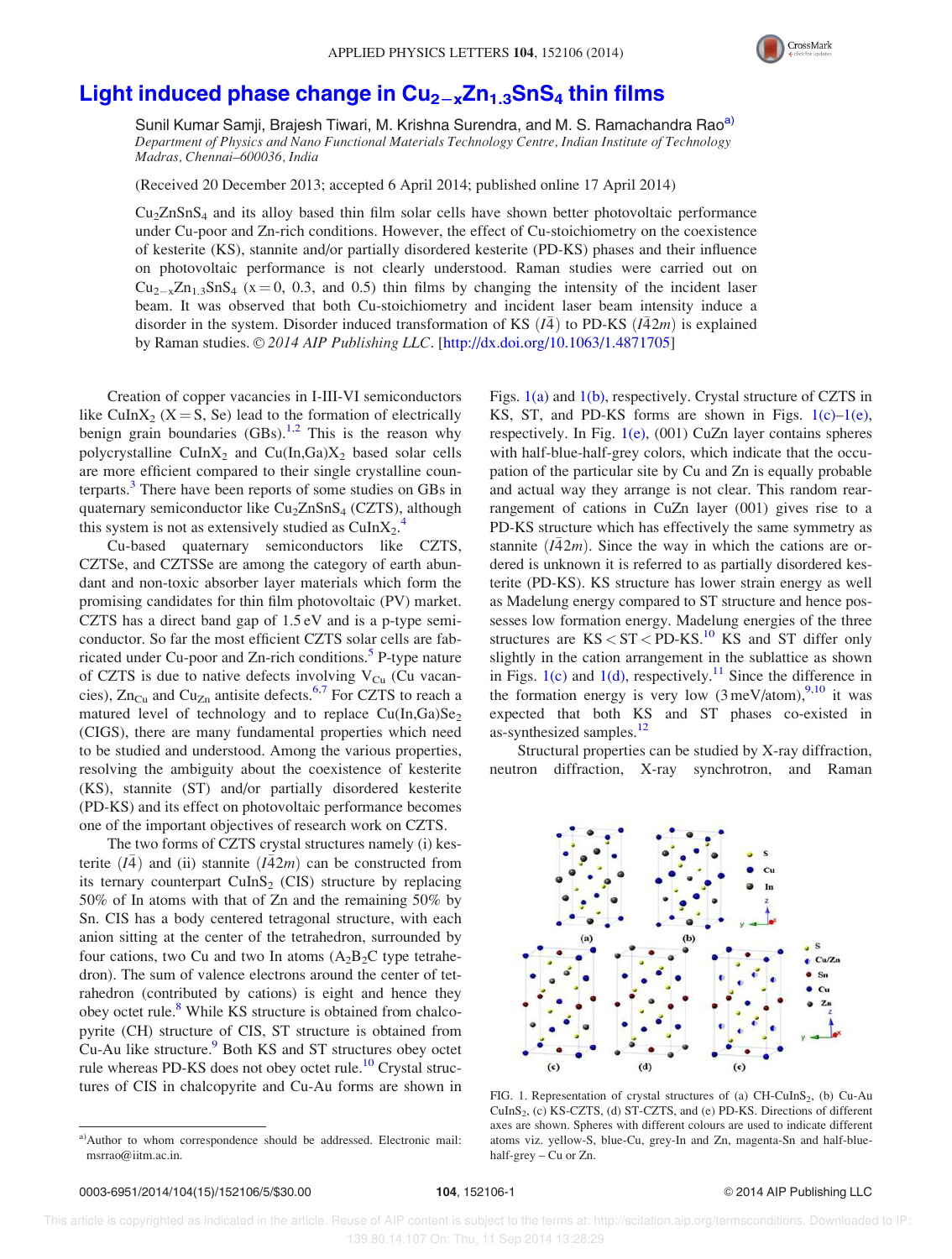spectroscopy. It is well understood from theoretical as well as experimental studies that X-ray diffraction technique is not sufficient to distinguish KS, ST and/or PD-KS structures.<sup>13,14</sup> Neutron powder diffraction studies by Schorr et al. ruled out the presence of ST and indicated the presence of  $Zn_{Cu}$  and  $Cu_{Zn}$  antisites, which were attributed to PD-KS.<sup>15</sup> Tsukasa et al. reported X-ray synchrotron studies on CZTS thin film samples with three different compositions, corresponding to  $Cu/(Zn + Sn) = 1.2$ , 1.0, and 0.8. They concluded that for  $Cu/(Zn + Sn) > 1.0$ , Cu tends to occupy Sn site and for  $Cu/(Zn + Sn) = 1.0$  and 0.8, Zn substitutes for Cu and/or Cu substitutes for Zn and in the latter case occupancy is relatively more.<sup>16</sup> This work experimentally confirms the presence of  $Zn_{Cu}$  and  $Cu_{Zn}$  antisite defects in CZTS thin films.

Recently, Valakh et al. reported Raman studies on single crystal CZTS at Cu-rich  $(Cu/(Zn + Sn) \ge 1.0)$  as well as Cupoor  $(Cu/(Zn + Sn) \sim 0.8)$  regions<sup>17</sup> and concluded that Curich regions in single crystal are dominated by a narrow peak (FWHM of  $4 \text{ cm}^{-1}$ ) at 337 cm<sup>-1</sup> while the Cu-poor regions are dominated by relatively broader peak at  $331 \text{ cm}^{-1}$ . It was supposed (assumed) that it requires less than 3 meV/atom to transform KS to PD-KS and this may be a first step towards the transformation of KS to ST. Such a supposed transformation from KS to ST through PD-KS is not convincing in the light of the above discussions on Madelung energy and octet rule. It was also reported that, when excited with intensities  $I_0$  and  $4I_0$  Raman spectra looked similar to that of Raman spectra on Cu rich and Cu-poor regions, respectively. This was attributed to optical band to band excitation. In order to understand this clearly, Raman studies were carried out on nano-ink based CZTS thin films which differ in their copper stoichiometry.

CZTS thin films can be prepared by various techniques,<sup>18</sup> among them chemical routes have promised efficient and inexpensive solar cell technology compared to PVD techniques. Todorov et al. reported an efficiency of 11.1%, which employs hydrazine based sol-gel technique.<sup>5</sup> Guo et al. reported an efficiency of 7.2% with nano-ink based solar cells.<sup>19</sup> Stoichiometric  $(Zn/Sn = 1)$  as well as Cu-poor and Zn-rich CZTS thin films with nominal composition  $Cu_{2-x}Zn_{1.3}SnS_4$  (x = 0, 0.3, and 0.5) were prepared using hydrazine free nano-ink by drop casting it on a glass substrate and heating it at 350 °C for 1 h in  $N_2$  atmosphere. High pure copper (II) acetate monohydrate (Sigma Aldrich), zinc acetate (Alfa Aeser), tin chloride penta hydrate (Sigma Aldrich), and elemental sulphur (Sigma Aldrich) dissolved in oleylamine (Sigma Aldrich) were used as precursors for the synthesis of nano-ink. In the present work, CZTS nano-ink was prepared from hot-injection technique.<sup>19,20</sup>

Composition was determined from energy dispersive spectroscopy collected by areal EDS using field emission scanning electron microscope (FESEM) (Quanta 3D, FEI, Netherlands) system. Cu/(Zn + Sn) ratios for  $x = 0$ , 0.3, and 0.5 in  $Cu_{2-x}Zn_{1.3}SnS_4$  are 0.95, 0.69, and 0.54, respectively. AFM images of scan size  $1 \mu m \times 1 \mu m$  were recorded by Bruker dimension edge scanning probe microscope in tapping mode to determine the average particle size. Raman spectra were recorded using Horiba Jobin Yvon spectrometer in the back scattering configuration in the range

100–600 cm<sup>-1</sup> with an excitation wavelength  $\lambda_{\text{exc}} = 632.8 \text{ nm}$ of He-Ne laser. The Raman scattered signal was guided to a Peltier-cooled CCD (DV420 A-OE-324) detector. A grating with 1800 grooves/mm with spectral resolution  $1 \text{ cm}^{-1}$  was used. The intensity of the incident laser beam, acquisition, and accumulation times were carefully adjusted by trial and error basis in order not to damage the samples, since laser annealing is one of the well-known problems in Cu-based chalcopyrites. $2^{1-23}$  Neutral density filters were used to reduce the intensity of incident laser beam. The factor by which the intensity is reduced is given by equation  $I_x = \frac{I_{inc}}{10^x}$  where,  $I_x$  is the intensity of the laser beam after using the filter x.  $I_{inc}$  is the intensity of the incident laser beam.  $x = 2$ , 1, and 0.6 and corresponding intensities are designated as  $I_0$ , 10 $I_0$ , and 25 $I_0$ , respectively.

Figures  $2(a)-2(c)$  show Raman spectra of  $Cu_{2-x}Zn_{1,3}$  $SnS<sub>4</sub>$  thin films corresponding to  $x = 0$ , 0.3, and 0.5, respectively. The most intense  $A_1$  Raman mode appears at  $338 \pm 1$  cm<sup>-1</sup> referred to as 339 peak hereafter and the disorder Raman mode appears at  $330 \pm 2 \text{ cm}^{-1}$  referred to as 331 peak hereafter. Peak positions and their corresponding modes for  $Cu_{2-x}Zn_{1,3}SnS_4$  (x = 0) along with traceable secondary phases are listed in Table I. Here, the discussion is confined to variation of the intensity ratio  $I_{339}/I_{331}$ . The ratio  $I_{339}/I_{331}$  is plotted as function of x (Cu deficiency) and intensity of the incident laser beam to understand the effect of both on the presence of PD-KS phase. A solid line is shown in Fig. 2 as a guide to the eye; it can be observed that the peak position of the most intense  $A_1$  phonon mode does not change appreciably with copper deficiency. Khare et al. also reported that there is no appreciable Raman shift in the  $A_1$ phonon mode either by changing stoichiometry or cation composition.<sup>13</sup> From Fig. 2(a), it can be observed that a shoulder peak appears around  $331 \text{ cm}^{-1}$  along with the most intense peak at  $339 \text{ cm}^{-1}$ . The A<sub>1</sub> mode for each composition is expanded and shown as inset in Figs. 2(a)–2(c). In order to identify the effect of copper stoichiometry on the



FIG. 2. Raman spectra of  $Cu_{2-x}Zn_{1.3}SnS_4$  thin films corresponding to different copper deficiency (a)  $x = 0$ , (b)  $x = 0.3$ , and (c)  $x = 0.5$ . Peak positions of different modes are marked for  $x = 0.0$  sample. A line is drawn as a guide to the eye at  $339 \text{ cm}^{-1}$ . The insets show the  $A_1$  mode and disorder phonon mode.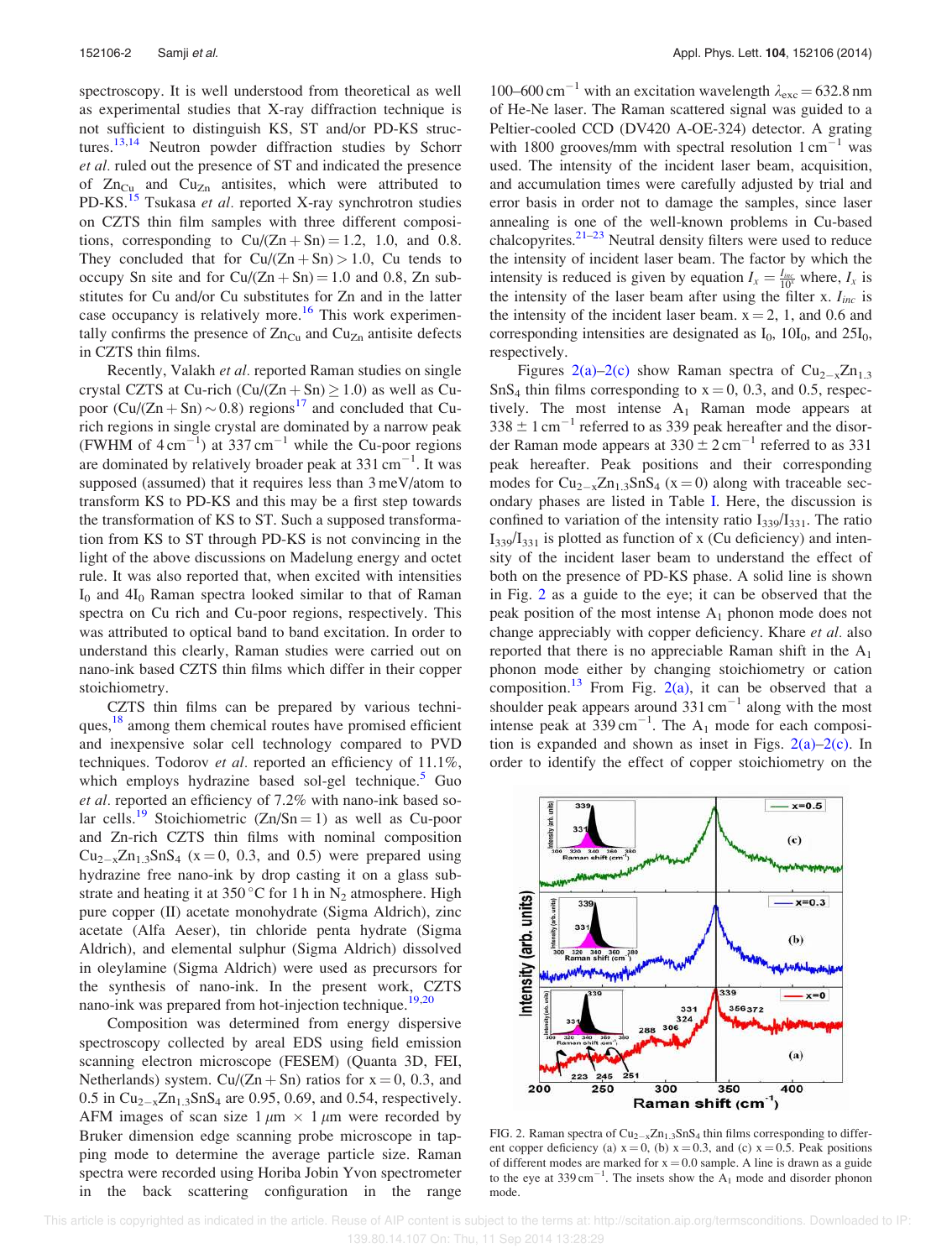TABLE I. Raman peaks observed in  $Cu_{2-x}Zn_{1.3}SnS_4(x=0)$  with corresponding symmetries are tabulated. Peaks of secondary phases are also listed.

| Peak position $(cm^{-1})$ | Symmetry/phase                   |
|---------------------------|----------------------------------|
| 166                       | B                                |
| 190                       | SnS                              |
| 215                       | SnS <sub>2</sub>                 |
| 244                       | E/B(TO)                          |
| 251                       | B (LO)                           |
| 256                       | E(LO)                            |
| 264                       | $Cu_{2-x}S$                      |
| 275                       | ZnS                              |
| 278                       | E(TO)                            |
| 289                       | A                                |
| 307                       | Sn <sub>2</sub> S <sub>3</sub>   |
| 316                       | SnS <sub>2</sub>                 |
| 324                       | Cu <sub>4</sub> SnS <sub>4</sub> |
| 331                       | PD-KS                            |
| 334                       | Cu <sub>2</sub> SnS <sub>3</sub> |
| 339                       | $A_1$                            |
| 341                       | E                                |
| 346                       | E                                |
| 349                       | B                                |
| 351                       | B                                |
| 356                       | ZnS                              |
| 372                       | quasi resonant mode              |

relative intensities of these peaks, the curves were fitted to Lorentzian as shown in the inset of Figs.  $2(a)-2(c)$ . It can be observed that the intensity of the 331 peak, corresponding to disorder phonon mode increases relatively and the ratio  $I_{339}/I_{331}$  decreases with increasing x (copper vacancies or defects).

One of the possible reasons for peak broadening in Raman spectra on nanomaterials could be due to phonon confinement which is a strong function of particle size. The particle size in the present work was observed to increase with increase in Cu deficiency (x). AFM images and the corresponding histograms clearly show particle size distribution (30–65 nm) and the average particle size calculated from the AFM images are shown in the Figs.  $3(a)-3(e)$ , for the three compositions. The average particle sizes are 32 nm, 55 nm, and 66 nm for  $x = 0$ ,  $x = 0.3$  and 0.5, respectively in  $Cu_{2-x}Zn_{1.3}SnS_4$ . Liu et al. reported phonon confinement studies in CZTS nano crystals from which they concluded that confinement in CZTS is only possible in the particle size range  $2-10$  nm.<sup>24</sup> Moreover, confinement effects are more pronounced when the particle size is comparable to that of Bohr radius, which is around 2.5–3.4 nm for CZTS. However, the particle size in the present work does not fall in this range and hence the asymmetry due to phonon confinement is ruled out.

Though nominally copper deficient CZTS films are prepared, it is not just copper vacancies alone that are created, as theoretical and experimental studies show evidence for the possible creation of other types of defects. Chen et al. reported the presence of  $Zn_{Cu} + V_{cu}$  under Cu-poor and Zn-rich conditions. Also they reported the presence of compensating defect complex  $\left[\text{Cu}^{-}\text{Zn} + \text{Zn}^{+}\text{Cu}\right]^{0}$ , which leads to disorder in the cation sublattice. $6.25$  Neutron diffraction studies by Schorr et  $al^{26}$  and photoluminescence studies by Grossberg *et al.* support the argument.<sup>25</sup> In the present work, broadening of the peak at  $339 \text{ cm}^{-1}$  has different origin and is not a manifestation of the particle size/phonon confinement. With increase in Cu deficiency, the cost to create such neutral defects reduces, the defect density increases and hence the peak broadens with increase in intensity of the peak at 331 cm<sup> $-1$ </sup>, which is attributed to PD-KS.<sup>6,27</sup>

If the disorder introduced in the lattice depends on copper deficiency, then it could also be possible that disorder can be introduced by other means. Does the ratio  $I_{339}/I_{331}$ decrease in that case? In order to understand this, Raman studies were carried out by exciting the system at three different incident laser beam intensities  $I_0$ ,  $I_1$  (10I<sub>0</sub>), and  $I_2$ (25I<sub>0</sub>). Different peaks in the range  $300-380 \text{ cm}^{-1}$  for all the three compositions at three different excitation intensities are marked. Peaks at  $311 \text{ cm}^{-1}$  belongs to  $\text{Sn}_2\text{S}_3$ ,  $318 \text{ cm}^{-1}$  and  $348 \text{ cm}^{-1}$  to O-Cu<sub>3</sub>SnS<sub>4</sub>,  $322 \pm 2 \text{ cm}^{-1}$  to Cu<sub>4</sub>SnS<sub>4</sub> and  $364 \text{ cm}^{-1}$  to CZTS, respectively which are well reported.14,28,29 Of course there are also other peaks which



FIG. 3. AFM images of  $Cu_{2-x}Zn_{1.3}$  $SnS<sub>4</sub>$  thin films recorded for (a)  $x = 0$ , (b)  $x = 0.3$ , and (c)  $x = 0.5$  compositions. (d), (e), and (f) show corresponding histograms and average particle sizes determined from the histograms.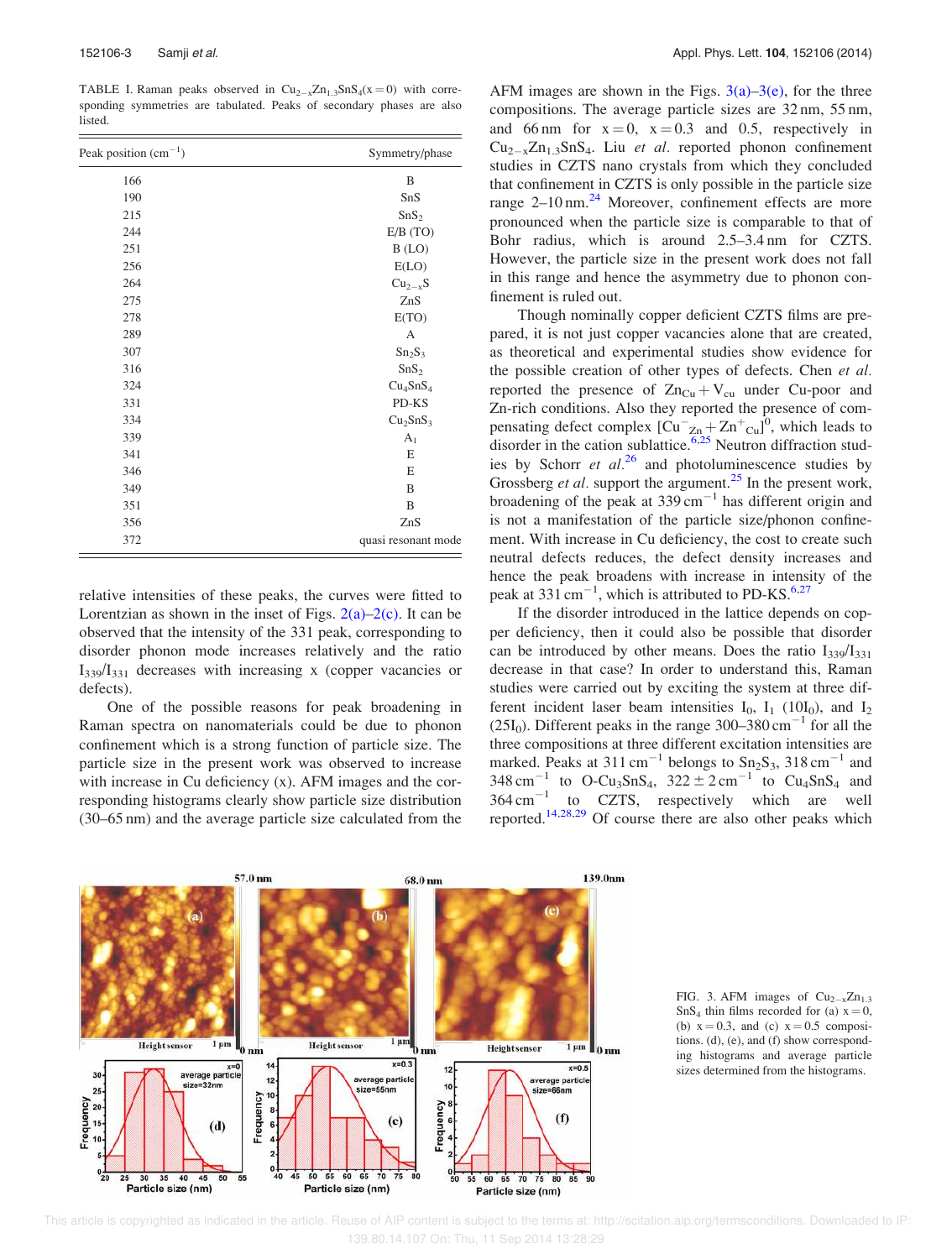

FIG. 4. Raman spectra of  $Cu_{2-x}Zn_{1,3}$ SnS<sup>4</sup> thin films recorded at three different intensities of incident laser beam  $I_0$ ,  $I_1$  (10  $I_0$ ) and  $I_2$  (25  $I_0$ ) corresponding to different Cu-content, (a)  $x = 0$ , (b)  $x = 0.3$ , and (c)  $x = 0.5$ . Intensities of incident laser beam are marked in the graph. The peaks at  $331 \text{ cm}^{-1}$  and  $339 \text{ cm}^{-1}$  are given different colour shades to clearly distinguish changes in intensity of the modes with Cu stoichiometry and incident laser beam intensity.

are not mentioned in the Table I. However, these are same as the peaks in Table I shifted few  $cm^{-1}$  away from the regular position, e.g.,  $342 \text{ cm}^{-1}$ ,  $345 \text{ cm}^{-1}$ ,  $350 \text{ cm}^{-1}$ ,  $352 \text{ cm}^{-1}$ peaks. It can be observed that the peak at  $331 \text{ cm}^{-1}$  becomes intense and grows with increasing incident laser beam intensity and this can be observed in a pronounced manner in all the three samples for different Cu-stoichiometries  $x = 0, 0.3$ , and 0.5 as shown in Figs.  $4(a) - 4(c)$ , respectively. The peaks at 339 cm<sup> $^{-1}$ </sup> and 331 cm<sup> $^{-1}$ </sup> are given different colour shades to clearly distinguish the change in the ratio  $I_{339}/I_{331}$  with the exciting laser beam intensity.

The ratio  $I_{339}/I_{331}$  as a function of incident laser beam intensity for different copper stoichiometries is shown in Fig.  $5(a)$ . It can be observed that for a given composition  $(x)$ , as laser beam intensity is increased, the ratio has been found to decrease and for a given laser beam intensity as Cu deficiency increases, the ratio  $I_{339}/I_{331}$  has been found to decrease. This is very important and it provides a straight forward evidence of the laser induced disorder in KS  $(I\bar{A})$ system mediated by formation of defects leading to the formation of PD-KS structure with effectively the same symmetry as  $ST(\overline{I42m})$  structure. Disorder is introduced by the creation of defects (Cu deficiency) and/or by laser irradiation which drives the system from a state of lower symmetry  $(\overline{I4})$ to higher symmetry  $(I\overline{4}2m)$ . This is in accordance with the general phenomenon that a system becomes more symmetric with increase in disorder. $30$ 

The observed change in the relative peak intensities for the peaks at 339 cm<sup>-1</sup> (KS) and 331 cm<sup>-1</sup> (PD-KS) with copper stoichiometry and incident laser beam intensity, as shown in Fig.  $5(a)$ , can be explained by considering the coexistence of both the structures of CZTS. The coexistence of both the phases can be represented by free energy which consists of two minima as shown in Fig.  $5(b)$ . The KS  $(I\overline{4})$  is more stable compared to PD-KS  $(I\overline{4}2m)$  as marked in Fig. 5(b). The



FIG. 5. (a) Variation of ratio  $I_{339}/I_{331}$  with the intensity of incident laser beam for different values of x and (b) free energy of two phases KS  $(I\bar{A})$  and PD-KS  $(I\bar{4}2m)$ .

transformation of KS to PD-KS can be achieved in many ways, here it is done by varying copper stoichiometry  $(x = 0,$ 0.3, and 0.5) which in turn increases the disorder. This can be understood by invoking reduction in free energy of the disordered system as shown in Fig. 5(b). Increase in incident laser beam intensity also introduces disorder in the cation sublattice, which is equivalent to PD-KS  $(\overline{I42m})$  structure and hence the decrease in the intensity ratio  $(I_{339}/I_{331})$  is apparent. The difference between a bulk crystal and nanocrystalline thin film is that in the latter case laser heating is more localized due to reduced thermal conductivity and hence relatively more disorder could be possible in nanocrystalline films.<sup>31</sup> Transformation of KS to PD-KS is a disorder induced transformation and is nothing to do with optical band to band excitation (under laser illumination). In fact, it is intrinsic to material property that, in covalently bonded polar semiconductors like  $CuInX_2(X = S, Se)$ , in general a thermodynamically favorable rearrangement of structure by reconstruction of defects happen by creation of row of Cu vacancies to obtain charge neutrality by nullifying the charge created by the formation of polar surfaces. In case of CZTS, it happens by the formation of  $\left[ Cu^{-}z_{n} + Zn^{+}c_{u} \right]^{0}$  neutral defect complex.

It is well known that in selenides, Cu vacancies over large range exhibit no disorder, rather form ordered vacancy compounds (OVCs) and this is well understood by both theoretical and experimental studies in selenides, while the studies are scarcer for sulphides (even for ternary compounds). $32,33$  Klein et al. reported that in  $CuInS<sub>2</sub>$  and  $CuGaS<sub>2</sub>$  OVCs are not formed, in contrary to selenides. Hence, it is too early to comment on the formation of OVCs in quaternary sulphides. Zhang et al. reported that in CuInSe<sub>2</sub>, m  $(m=1)$  units of  $[2V_{Cu}^- + In_{Cu}^{2+}]$  defect pair repeat over n units of CuInSe<sub>2</sub> to form different types of OVCs like CuIn<sub>5</sub>Se<sub>8</sub> (n = 4), CuIn<sub>3</sub>Se<sub>5</sub>  $(n=5)$  and Cu<sub>2</sub>In<sub>4</sub>Se<sub>7</sub> (n = 7) etc.<sup>32</sup> As the density of Cu vacancies change, the type of OVC formed (which stabilizes) by traversing n units of CuInSe<sub>2</sub> changes keeping free energy (G) of CuInSe<sub>2</sub> constant or with negligibly small change. Hence in the free energy schematic (for selenides) with two minima, one corresponding to CISe (remains constant) and the other to OVCs (changes with x). The  $\Delta G$  which changes with density of Cu vacancies (for OVCs alone) may be small and we do not know the magnitude of  $\Delta G$ . However, the two minima free energy schematic discussed above should be applicable even if Cu vacancies exhibit ordering over a large range forming OVCs.

Guo et al. reported an efficiency of 7.2% under Cu-poor and Zn-rich conditions and 0.23% under stoichiometric